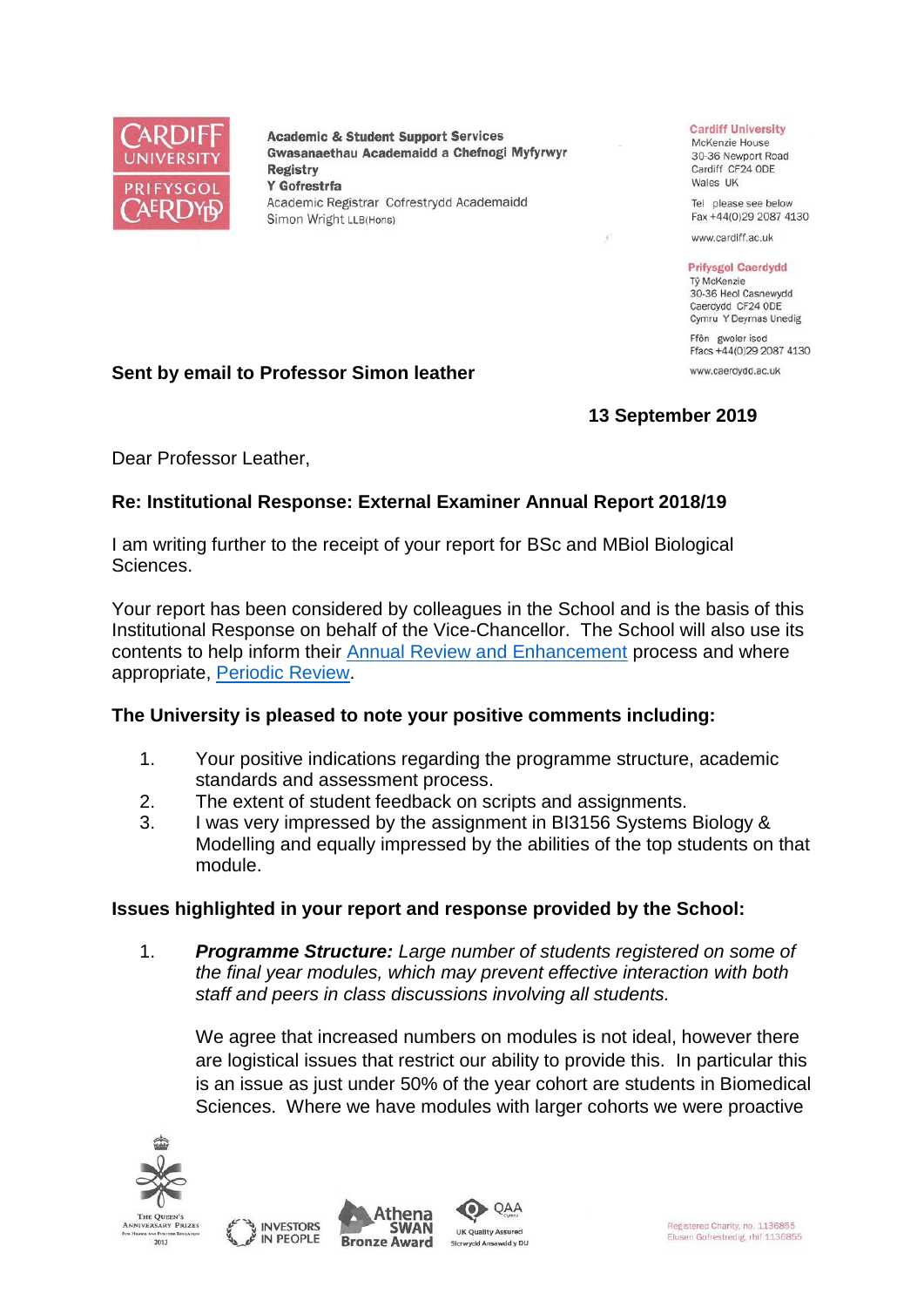in ensuring that such modules provided a range of small-group activities (tutorials, workshops, discussion groups, etc) that comprised smaller groups of students. However it was noted that in the 2018/19 academic year these small group sessions were poorly attended by students.

# 2. *Programme Structure: Suitability of literature reviews as final year projects.*

The School offers a range of projects to final year BSc students, including practical, literature, science engagement and pedagogic projects, reflecting student demand and interest. We actively encourage students to select projects that suit their interests and career goals. Literature based projects are actively chosen particularly by the significant number of students who do not intend to pursue a career in practical science. They previously represented approximately 25% of all projects. Laboratory practical projects for the previous 3 years accounted for c.70% of the projects allocated (see table below). However, in this academic year the proportion decreased to 60.72%.

|                                  | 15/16 | %     | 16/17 | %     | 17/18 | %     | $+IM$ | $\%$  | 18/19 | %     | $+IM$ | $\%$  |
|----------------------------------|-------|-------|-------|-------|-------|-------|-------|-------|-------|-------|-------|-------|
| Practical                        | 251   | 69.92 | 260   | 72.42 | 239   | 69.08 | 276   | 72.06 | 218   | 60.72 | 251   | 64.03 |
| Literature                       | 97    | 27.02 | 88    | 24.51 | 89    | 25.72 | 89    | 23.24 | 120   | 33.43 | 120   | 30.61 |
| Sci<br>Engagement /<br>Pedagogic | 11    | 3.06  | 11    | 3.06  | 18    | 5.20  | 18    | 4.70  | 21    | 5.85  | 21    | 5.36  |
|                                  | 359   |       | 359   |       | 346   |       | 383   |       | 359   |       | 392   |       |

It should be noted that the proportion of students undertaking practical projects will appear slightly deflated due to the fact that some students are enrolled on Module BI3008, the Research Project for the students on the Integrated Masters track. Previously these students would all have opted for (and most likely been allocated) a practical lab project. Taking these into consideration, the proportion of students undertaking practical projects in 2018/19 increases to 64.03%. It should also be noted that in each year there are a small number of students undertaking Pedagogic projects, which are empirical projects with data gathering and analysis (albeit not in Bioscience Lab environments). Including these practical projects increases the proportion of practical projects to 67.09%

The reduction in the number of students choosing a practical project is a matter for us to evaluate, and determine whether this is due to a reduction in the number of projects offered of each type, student choice, or the numbers of students allocated to the each project type.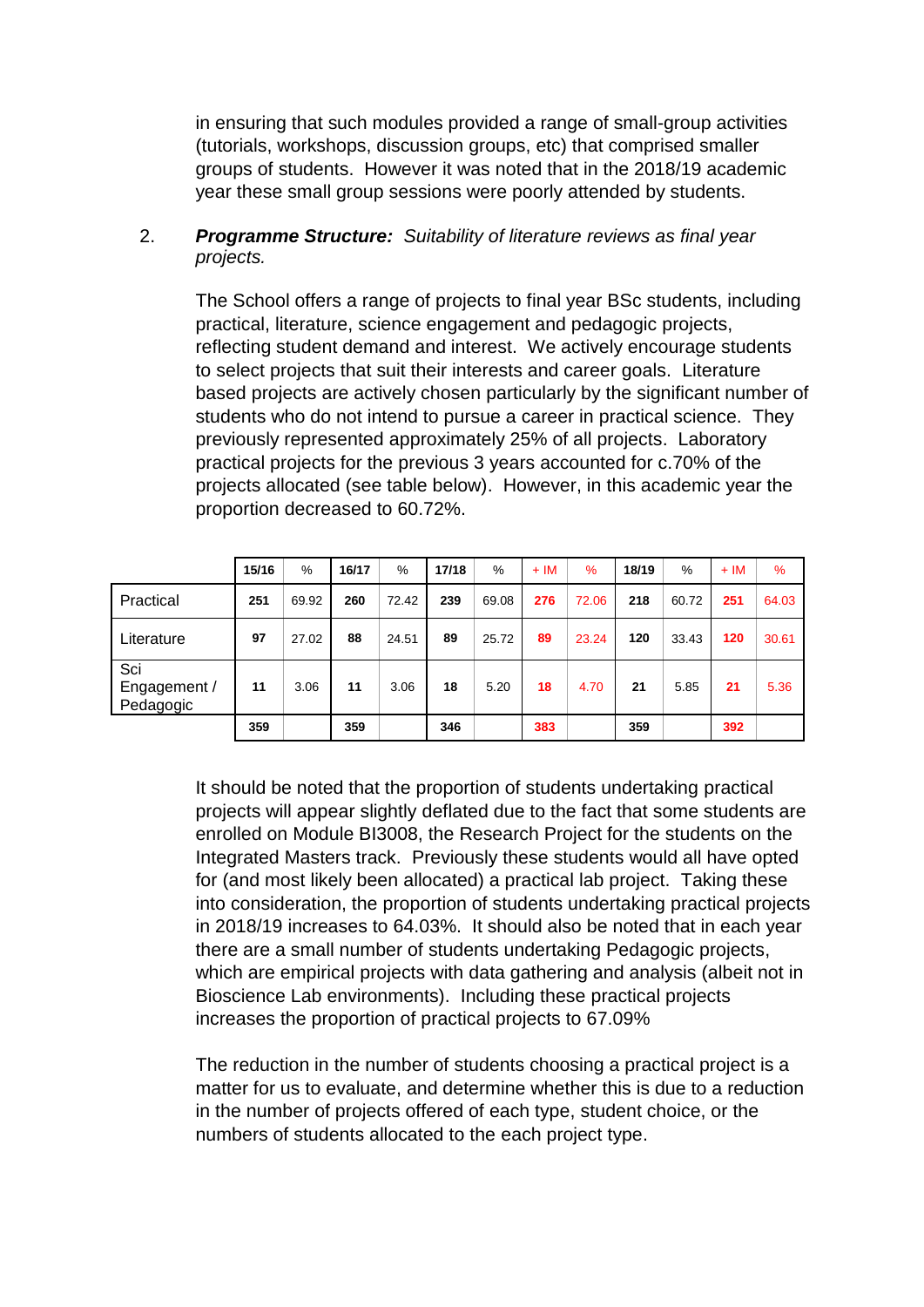Guidelines to staff and the marking criteria for literature projects are carefully written to try to ensure that different types of project are marked to an equivalent level. A key factor with literature projects, however, is that often they are taken as an option by the less-capable students, who will by default be more likely to produce a report of a lower standard. So the issue with equivalence may be impacted by the ability of the students undertaking the literature project itself. Certainly over recent years there have been examples of literature projects run as meta-analyses which have been of publication standard.

# 3. *Academic Standards: Some students are still submitting projects containing 'Excel' graphs that had not been edited to conform to scientific conventions.*

We specifically address the presentation of figures in Year 1, and for most students this is re-addressed in Year 2. However, the optionality of modules in Year 2 means that there is no way to be certain that all students have the same experience regarding this key skill. We are looking into ways of ensuring that certain key academic, scientific, presentation, and communication skills are delivered uniformly in Year 2, which may include the revision of the Year 2 curriculum to introduce a core 'research skills' module undertaken by all students. We are also investigating approaches that could be run through the personal tutor system. However, as with all such teaching activities, they are conditional on students engaging with them, and/or engaging with feedback provided on coursework in Years 1 and 2, which could also cause students to lack this awareness in the Final Year.

4. *The Assessment Process: There was one module, BI3136 Global Climate Change Ecology, where one question was noticeably unpopular. I was unable to see any reason why this question was avoided but perhaps the School might consider looking into the matter.*

Having discussed this with the module team, it appears that the two exam questions that had few students answering them were (a) An exam question which focused on the broader conceptual framework at the start of the module, and (b) A question which integrated concepts across a range of lecturers' content. The explanation seems to be that the students appear to have focused their revision on the more case-based individual contributions of staff, rather than the cross-cutting principles. The module team will highlight these more in the 2019/20 run of the module, and emphasise that such aspects could be the subject of exam questions.

5. *The Assessment Process: There is some variability in how online feedback is used by the markers on the same module.*